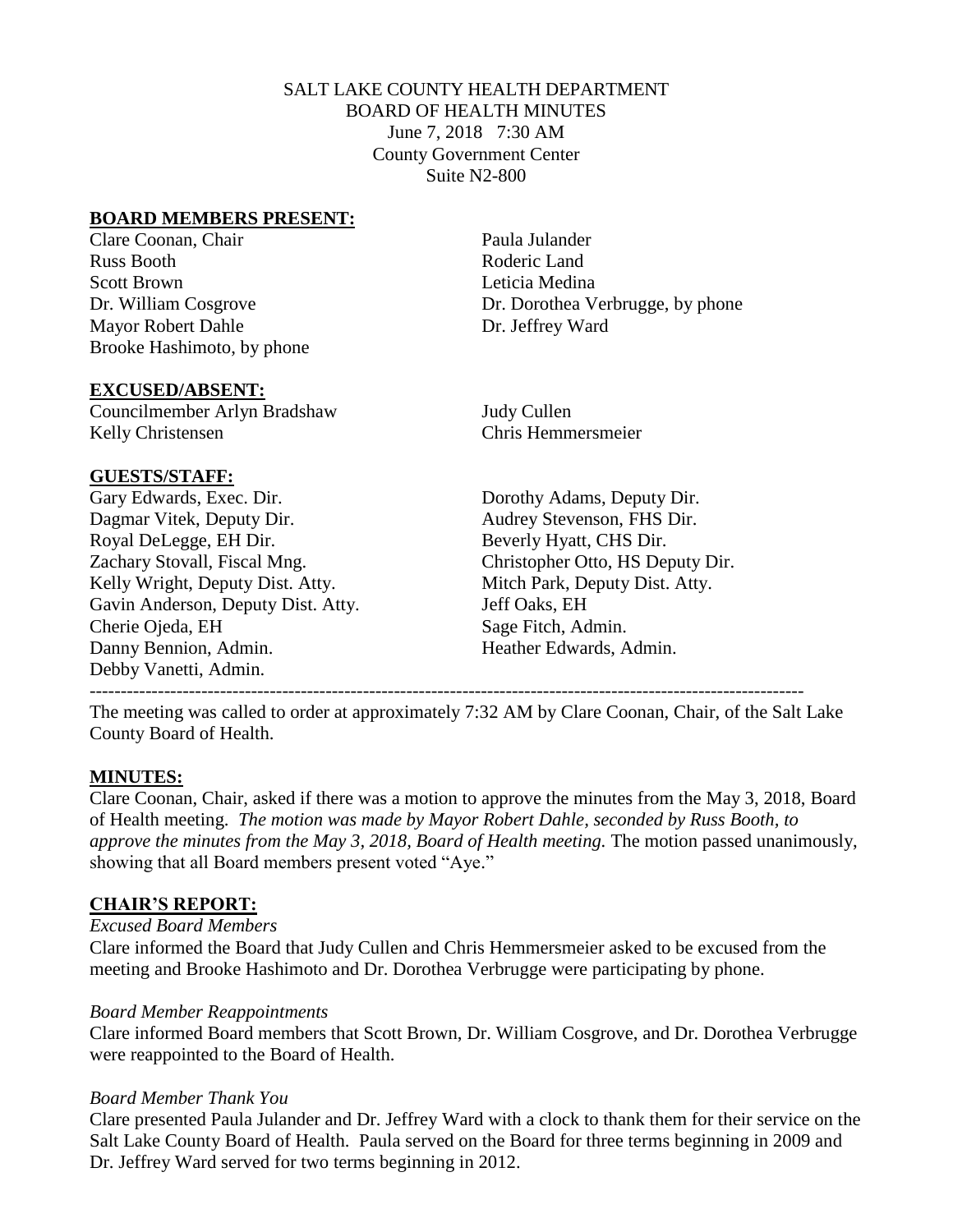Board of Health Minutes June 7, 2018 Page 2

#### *No July Board Meeting*

Clare reminded Board members that there will not be a meeting in July. The next meeting is August 2, 2018.

## **DIRECTOR***'***S REPORT:**

Gary thanked Paula and Dr. Ward for their service on the Board of Health.

## *Hepatitis A Update*

Gary informed the Board hepatitis A weekly cases have declined over the past weeks. The department continues with vaccination efforts, outreach efforts with at-risk populations, offering gift cards as an incentive for individuals to receive vaccines, and education of food service establishments. The department will receive additional funding from Utah Department of Health to assist with these efforts. The department has been addressing the outbreak for one year and there may be a few more months to go before it is over.

## *Pertussis Update*

Gary informed the Board that the department continues to monitor cases associated with a pertussis outbreak, which occurred at a few area schools, and should see a decline in cases with the summer break. No students were excluded from school because of the outbreak.

## *Algal Bloom Preparation*

Gary stated that the department is preparing for the harmful algal bloom season as summer continues. There is some retro-active funding coming from the Utah Department of Environmental Quality to assist with efforts related to addressing the potential algal bloom.

## *Retail Tobacco Specialty Permit*

Gary informed the Board that any new retail tobacco outlet will need to obtain a health department permit beginning July 1, 2018, and any current tobacco outlet will need to obtain a permit by January 1, 2019. The department will be preparing a health regulation to bring for Board adoption which will outline the requirements as they relate to the new state rule.

## *Nurse Home Visiting Pay-for-Success Update*

Gary informed Board members that he is working closely with the Utah Department of Health to discuss ways to get the nurse home visiting pay-for-success model going quickly. Gary participated in a meeting with a potential funder who has expressed interest in the model.

## *Operation Rio Grande Update*

Gary stated that Operation Rio Grande efforts continue. The department is removing encampments currently in the valley as the warm summer weather continues. The department still receives support from inmate labor crews to assist with solid waste removal of the encampments, as well as the municipalities, UDOT, and law enforcement.

## *Lemonade Day*

Gary informed the Board that the department received a request for a lemonade day event, to promote youth entrepreneurship in the County, and a possible waiver from the Board of Health. Gary has asked department staff to work with the organizer to provide food handler training for the youth that will be participating and will not require any type of permits. The day has not been determined at this time.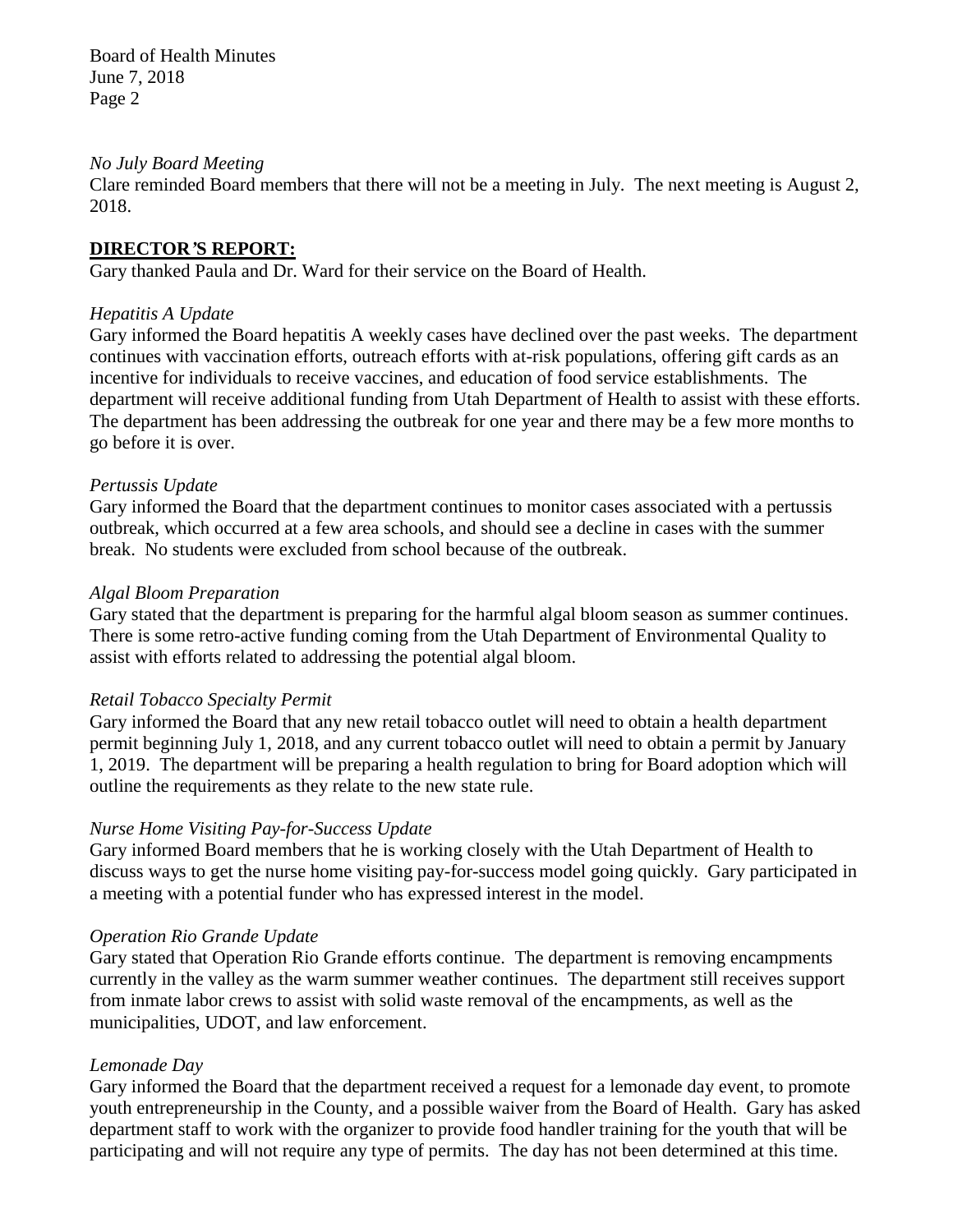Board of Health Minutes June 7, 2018 Page 3

## **2018 JUNE BUDGET ADJUSTMENTS:**

Zack Stovall, Fiscal Manager, presented information on the 2018 June budget adjustments that will be presented to the County Council for approval through a PowerPoint presentation. Slides included:

- 2018 June Adjustment Revenue
- 2018 June Adjustment Expenditure
- 2018 June Adjustments Mayor's Finance
- Utah Department of Health Audit 2015-2017

Scott Brown stated that the Board Finance Committee met to review the budget adjustments being proposed and recommended forwarding the adjustments to the Mayor and County Council. *A motion was made by Scott Brown, seconded by Roderic Land, to approve the 2018 June budget adjustment.* The motion passed unanimously, showing that all Board members present voted "Aye."

Zack reviewed the timeline for the budgeting process and Scott informed the Board that the finance committee supports, and he proposes that the department draft a letter to the Mayor and County Council, on behalf of the Board, regarding concerns about the declining health fund balance, which needs to be maintained at a minimum of 5% of the department expenditure budget. Clare asked that the letter include the request for an outline of a five-year plan on maintaining the fund balance. *A motion was made by Scott Brown, seconded by Dr. William Cosgrove, to request a letter on behalf of the Board regarding concerns about the declining health fund balance and the County plan for the next five years.* The motion passed unanimously, showing that all Board members present voted "Aye." The department will have a draft letter prepared for discussion at the August Board meeting.

For more detailed information, please see a hardcopy of the presentation and budget handouts included in the Board of Health meeting folder.

# **EQAC NOMINATIONS:**

Royal DeLegge, EH Director, asked the Board to approve two appointments to the Environmental Quality Advisory Commission (EQAC); Catherine Burns and Linda Johnson are being reappointed to a second term. Clare asked if there was a motion to approve the EQAC nominations. *The motion was made by Scott Brown, seconded by Russ Booth, to approve the reappointments of Catherine Burns and Linda Johnson.* The motion passed unanimously, showing that all Board members present voted "Aye."

For more detailed information, please see the hardcopy of the information included in the Board of Health meeting file folder.

# **POLITICAL ACTIVITIES BY COUNTY BOARD MEMBERS:**

Gavin Anderson, Deputy Dist. Atty., reviewed information provided by the District Attorney, related to laws pertaining to political activities of public employees and volunteers, as the 2018 election year is approaching. The Board of Health is considered a public entity and needs to balance issues as factual based in public health science. Gavin recommended any formal vote on ballot initiatives should be discussed with the District Attorney's office prior to vote.

For more detailed information, please see the hardcopy of the handouts included in the Board of Health meeting file folder.